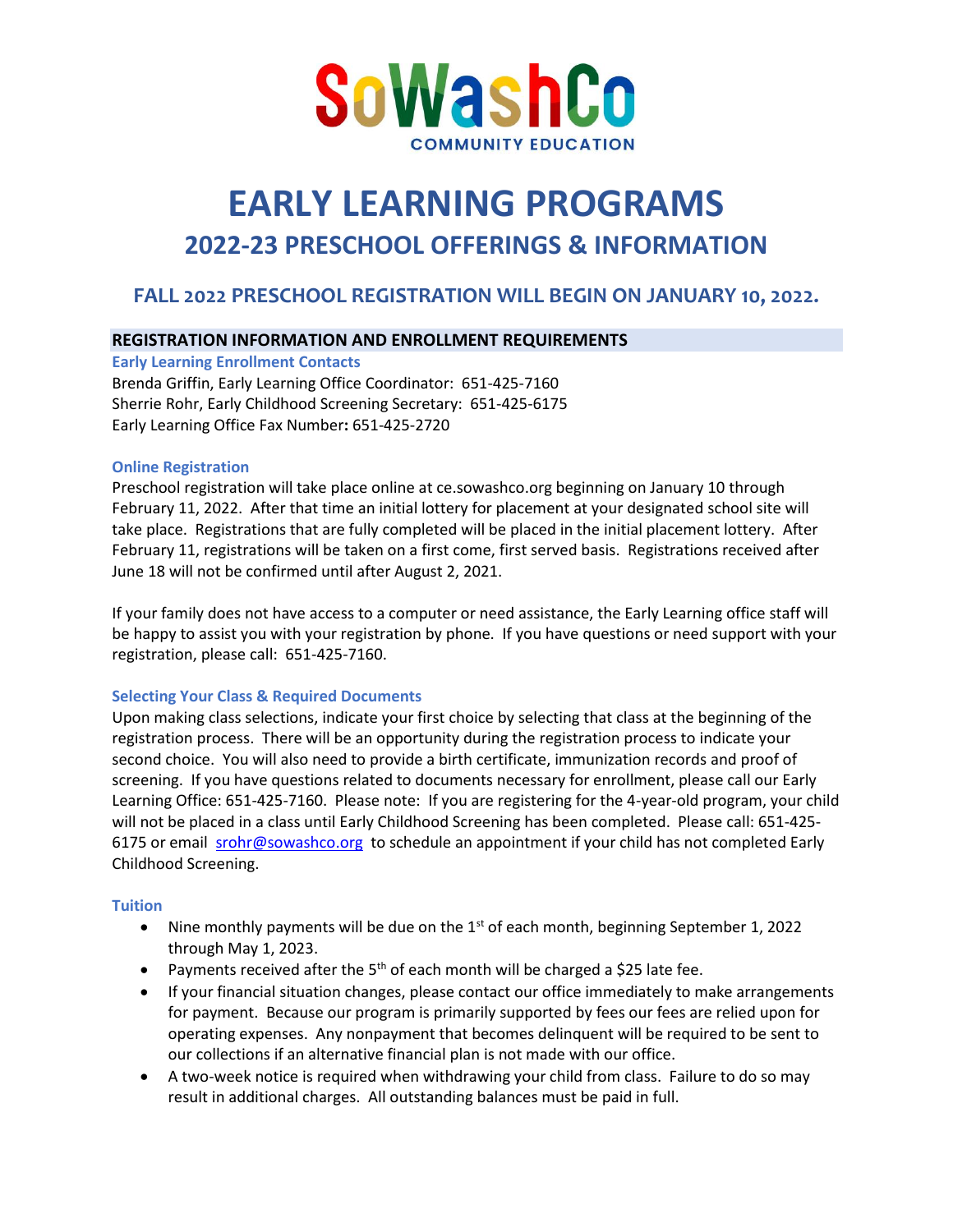#### **Registration Fee**

A registration fee of \$85 is required at the time of enrollment. If you pay your registration fee by credit card, your charge card will not be processed until your child is placed into a class. All checks will be processed upon receipt. The registration fee is a one-time charge and is nonrefundable once your child has been placed in a class.

#### **Financial Assistance**

Financial assistance is available for families that meet certain State eligibility requirements. Financial assistance can be applied for online when you are registering for preschool. Families may be required to provide proof of income. Those qualifying for assistance will also be required to complete a State Pathways Scholarship application. Limited district scholarships are available.

#### **Transportation**

We are sorry but transportation for the 2022-23 program year will be limited to Newport Elementary based on State funding eligibility parameters and current availability.

#### **Class Confirmations**

Processing of your registration fee will be confirmation of your child's placement and you will receive an auto email response no later than March 31, 2022. Typically, all children will be placed in either a first or second choice.

#### **How to Register**

- 1. Go to sowashco.ce.eleyo.com
- 2. Click "Sign in" to sign in or "Create an Account"
- 3. Select "Explore All Programs"
- 4. Select "Three's & Multi-age Preschool," or "Four's Preschool"
- 5. Click "Learn More"
- 6. Select your first choice of class and "Enroll Now"
- 7. Select "Attending Child" and follow prompts
- 8. Mail, fax, or drop off a copy of your child's birth certificate and immunization records.
- 9. Schedule an Early Childhood Screening by calling: 651-425-6175 or by email: [srohr@sowashco.org](mailto:srohr@sowashco.org)

## **THREES PRESCHOOL**

| <b>AGE</b>                                          | <b>DAY</b> | <b>TIME</b>   | <b>SITE LOCATION</b>                     | <b>COST PER</b><br><b>MONTH</b> | <b>COURSE</b>          |
|-----------------------------------------------------|------------|---------------|------------------------------------------|---------------------------------|------------------------|
| <b>Threes Preschool</b><br>$(3 \text{ by } 9/1/22)$ | T/TH       | 9:15-11:45 AM | <b>Valley Crossing</b><br>Elementary     | \$184                           | $VC613-7*$             |
| <b>Threes Preschool</b><br>$(3 \text{ by } 9/1/22)$ | M/W/F      | 9:15-11:45 AM | <b>District</b><br><b>Program Center</b> | \$184                           | DP301-25*              |
| <b>Threes Preschool</b><br>$(3 \text{ by } 9/1/22)$ | T/Th       | 9:15-11:45 AM | <b>District</b><br><b>Program Center</b> | \$184                           | DP601-24*<br>DP603-25* |
| <b>Threes Preschool</b><br>(3 by 9/1/22)            | T/Th       | 1:15-3:45 PM  | <b>District</b><br><b>Program Center</b> | \$184                           | DP605-26               |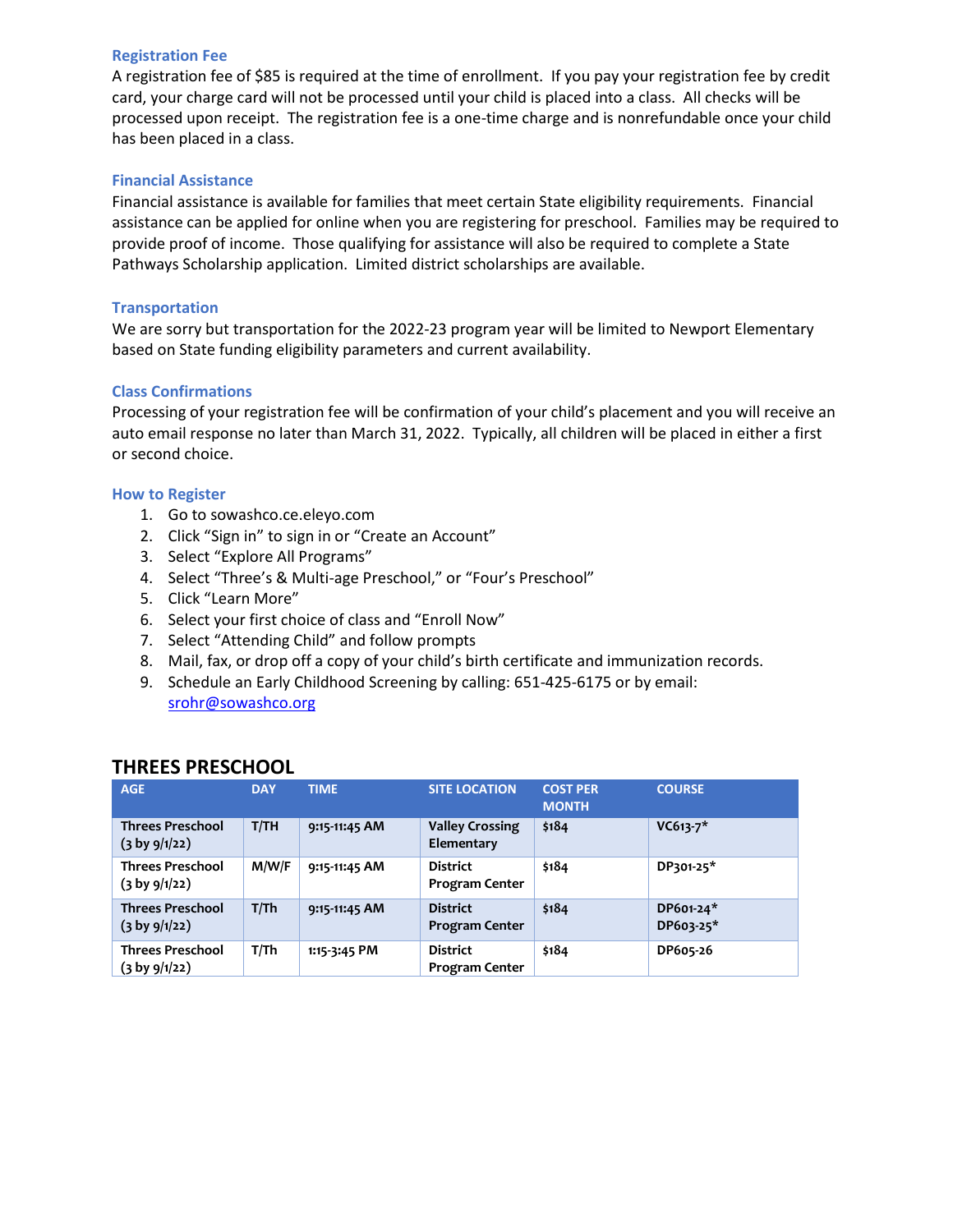## **MULTI-AGE PRESCHOOL**

| <b>AGE</b>                                                                                   | <b>DAY</b>                      | <b>TIME</b>                                                     | <b>SITE</b><br><b>LOCATION</b>       | <b>COST PER</b><br><b>MONTH</b>  | Course                                              |
|----------------------------------------------------------------------------------------------|---------------------------------|-----------------------------------------------------------------|--------------------------------------|----------------------------------|-----------------------------------------------------|
| 3.5 to 4 by $9/1/22$                                                                         | M/W/F<br>T/TH                   | 8:40-11:10 AM<br>8:40-11:10 AM                                  | <b>Pine Hill</b><br>Elementary       | \$215<br>\$184                   | PH320-8<br>PH620-8                                  |
| 3.5 to 4 by $9/1/22$                                                                         | M/W/F<br>T/TH                   | 8:40-11:10 AM<br>8:40-11:10 AM                                  | Liberty Ridge<br>Site 2              | \$215<br>\$184                   | LR345-8<br>LR645-8                                  |
| $3$ to 4 by $9/1/22$<br>$3$ to 4 by $9/1/22$<br>3.5 to 4 by $9/1/22$<br>3.5 to 4 by $9/1/22$ | M/W/F<br>T/TH<br>M/W/F<br>M/W/F | 9:15-11:45 AM<br>9:15-11:45 AM<br>9:15-11:45 AM<br>1:15-3:45 PM | <b>Valley Crossing</b><br>Elementary | \$215<br>\$184<br>\$215<br>\$215 | $VC307-7*$<br>$VC612-7*$<br>$VC315-8*$<br>$VC313-8$ |
| 3 to 4 by 9/1/22<br>$3$ to 4 by $9/1/22$<br>3 to 4 by 9/1/22<br>3.5 to 4 by $9/1/22$         | M/W/F<br>T/TH<br>M/W/F<br>M/W/F | 9:15-11:45 AM<br>1:15-3:45 PM<br>1:15-3:45 PM<br>1:15-3:45 PM   | <b>District Program</b><br>Center    | \$215<br>\$184<br>\$215<br>\$215 | DP303-26*<br>DP602-25<br>DP608-25<br>DP305-26       |

**\*OPTIONAL PARENT DISCUSSION GROUP - These preschool sections provide an option for parents to register for a parent discussion group as part of the class registration. The parent groups will meet on Wednesdays at the District Program Center and Fridays at Valley Crossing Elementary from 9:15-10:45 am. Childcare will be provided if you wish to register for the parent discussion group and your child does not attend preschool at the same as the group meets. Childcare will also be provided for other siblings. If you choose to register for the parent portion and/or childcare, there will be an option as you register to indicate that you would like to participate.**

| <b>AGE</b>   | <b>DAY</b> | <b>TIME</b>   | <b>SITE LOCATION</b>              | <b>COST PER MONTH</b> | <b>COURSE</b>  |
|--------------|------------|---------------|-----------------------------------|-----------------------|----------------|
|              |            |               |                                   |                       |                |
|              |            |               |                                   |                       |                |
| PRE-K        | $M - F$    | 8:40-11:10 AM | <b>Armstrong Elementary</b>       | \$371                 | AES-1A         |
| 4 by 9/1/22  | $M-F$      | 12:40-3:10 PM |                                   |                       | AES-1P         |
| <b>PRE-K</b> | M-F        | 9:20-11:50 AM | <b>Bailey Elementary</b>          | \$371                 | <b>BES-1A</b>  |
| 4 by 9/1/22  | M-F        | 1:20-3:50 PM  |                                   |                       | <b>BES-1P</b>  |
| <b>PREK</b>  | $M - F$    | 8:40-11:10 AM | <b>Cottage Grove Elementary</b>   | \$371                 | CGES-1A        |
| 4 by 9/1/22  | $M - F$    | 12:40-3:10 PM |                                   |                       | CGES-1P        |
| <b>PREK</b>  | M-F        | 7:55-10:25 AM | <b>Crestview Elementary</b>       | \$371                 | CES-1A         |
| 4 by 9/1/22  | M-F        | 11:55-2:25 PM |                                   |                       | CES-1P         |
| PRE-K        | $M - F$    | 8:40-11:10 AM | <b>Hillside Elementary</b>        | \$371                 | HES-1A         |
| 4 by 9/1/22  | $M - F$    | 12:40-3:10 PM |                                   |                       | HES-1P         |
|              |            | 8:40-11:10 AM |                                   |                       | HES-2A         |
|              |            | 12:40-3:10 PM |                                   |                       | HES-2P         |
| <b>PRE-K</b> | M-F        | 8:40-11:10 AM | Liberty Ridge Site 2              | \$371                 | LRES-2A        |
| 4 by 9/1/22  | M-F        | 9:20-11:50 AM |                                   |                       | LRES-1A        |
|              | M-F        | 12:40-3:10 PM |                                   |                       | LRES-2P        |
|              | M-F        | 12:40-3:10 PM |                                   |                       | LRES-3P        |
|              | M-F        | 1:20-3:50 PM  |                                   |                       | LRES-1P        |
| <b>PREK</b>  | $M-F$      | 7:55-10:25 AM | *Newport Elementary               | \$371                 | <b>NES-1A</b>  |
| 4 by 9/1/22  | $M-F$      | 11:55-2:25 PM |                                   |                       | NES-1P         |
| <b>PREK</b>  | M-F        | 12:40-3:10 PM | <b>Pine Hill Elementary</b>       | \$371                 | PHES-1P        |
| 4 by 9/1/22  |            | (PM ONLY)     |                                   |                       |                |
| <b>PREK</b>  | $M - F$    | 8:40-11:10 AM | <b>Pullman Elementary</b>         | \$371                 | PES-1A         |
| 4 by 9/1/22  | $M-F$      | 12:40-3:10 PM |                                   |                       | PES-1P         |
| <b>PRE-K</b> | M-F        | 7:55-10:25 AM | <b>Royal Oaks Elementary</b>      | \$371                 | ROES-1A        |
| 4 by 9/1/22  | M-F        | 11:55-2:25 PM |                                   |                       | <b>ROES-1P</b> |
| PRE-K        | $M - F$    | 1:15-3:45 PM  | <b>Valley Crossing Elementary</b> | \$371                 | <b>VCES 1P</b> |
| 4 by 9/1/22  |            | (PM ONLY)     |                                   |                       |                |
| <b>PRE-K</b> | M-F        | 8:40-11:10 AM | <b>Woodbury Elementary</b>        | \$371                 | WES-1A         |
| 4 by 9/1/22  | M-F        | 12:40-3:10 PM |                                   |                       | WES-1P         |

## **PRE-K FOURS PRESCHOOL – LOCATED AT ELEMENTARY SITES**

*\****Newport preschool is available only to Newport school boundary residents only based on school specific State funding. All other school sites are available to residents and non-residents based on availability.**